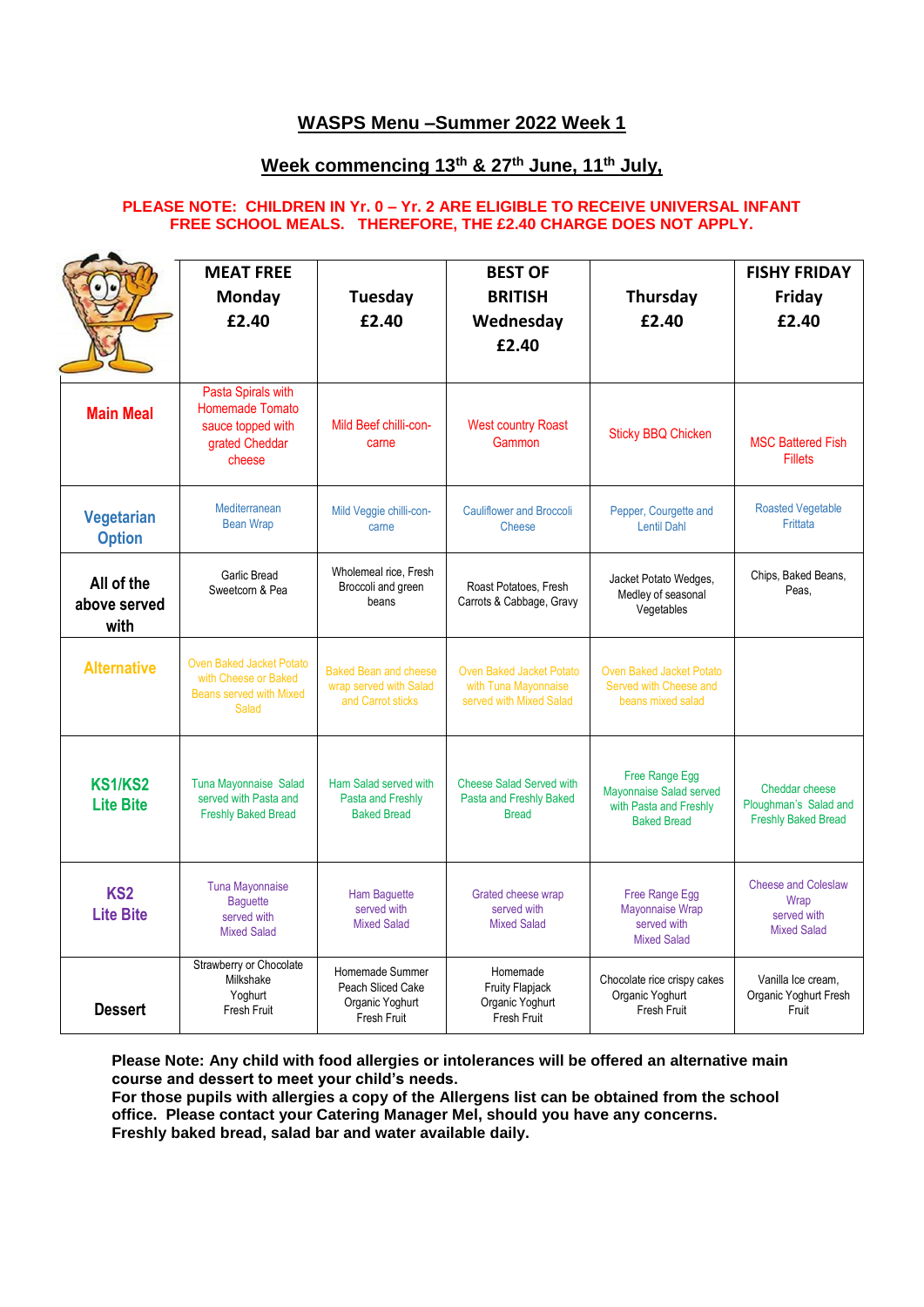# **WASPS Menu – Summer 2022 Week 2**

#### **Week commencing 6th & 20thJune, 4th & 18th July2022 PLEASE NOTE: CHILDREN IN Yr. 0 – Yr. 2 ARE ELIGIBLE TO RECEIVE UNIVERSAL INFANT FREE SCHOOL MEALS. THEREFORE, THE £2.40 CHARGE DOES NOT APPLY.**

|                                     | <b>MEAT FREE</b><br>Monday<br>£2.40                                                                       | <b>Tuesday</b><br>£2.40                                                                         | <b>BEST OF</b><br><b>BRITISH</b><br>Wednesday<br>£2.40                            | Thursday<br>£2.40                                                                                         | <b>FISHY FRIDAY</b><br>Friday<br>£2.40                            |
|-------------------------------------|-----------------------------------------------------------------------------------------------------------|-------------------------------------------------------------------------------------------------|-----------------------------------------------------------------------------------|-----------------------------------------------------------------------------------------------------------|-------------------------------------------------------------------|
| <b>Main Meal</b>                    | <b>Three Cheese Macaroni</b>                                                                              | Pork Sausage and<br><b>Onion Gravy</b>                                                          | Roast Chicken with sage<br>and onion stuffing                                     | Homemade Ham and<br><b>Cheese Pizza</b>                                                                   | <b>MSC Breaded Fish</b><br><b>Fingers</b>                         |
| <b>Vegetarian</b><br><b>Option</b>  | <b>Mexican Bean</b><br>Wrap                                                                               | <b>Quorn Sausage with</b><br><b>Onion Gravy</b>                                                 | Five Bean Hotpot with a<br><b>Yorkshire Pudding</b>                               | Homemade<br>Mozzarella and tomato<br>Pizza                                                                | <b>Vegetable Goujons</b>                                          |
| All of the<br>above served<br>with  | Garlic Bread.<br>Sweetcorn & Peas                                                                         | Mashed Potatoes.<br>Broccoli and Green<br>Beans                                                 | Roast Potatoes, Fresh<br>Carrots and Cabbage<br>Gravy.                            | Jacket wedges, Homemade<br>Coleslaw (made with no<br>onion) & Salad                                       | Chips, Baked Beans,<br>Peas.                                      |
| <b>Alternative</b>                  | <b>Oven Baked Jacket Potato</b><br>with Baked Beans or<br><b>Cheese served with Mixed</b><br><b>Salad</b> | <b>Hot Cheese &amp; Baked</b><br>Bean wrap served with<br>Salad & Fresh Carrot<br><b>Sticks</b> | <b>Oven Baked Jacket Potato</b><br>with Tuna or Cheese<br>served with Mixed Salad | <b>Oven Baked Jacket Potato</b><br>with Baked Beans or<br><b>Cheese served with Mixed</b><br><b>Salad</b> |                                                                   |
| <b>KS1/KS2</b><br><b>Lite Bite</b>  | Egg Mayonnaise Salad<br>served with Mixed Salad<br>and Freshly Baked Bread                                | <b>Cheese Salad Served</b><br>with Pasta and Freshly<br><b>Baked Bread</b>                      | Ham Salad served with<br>Pasta and Freshly Baked<br><b>Bread</b>                  | <b>Tuna Mayonnaise Salad</b><br>served with Pasta and<br><b>Freshly Baked Bread</b>                       | Ham Ploughman's<br>and Freshly Baked<br><b>Bread</b>              |
| KS <sub>2</sub><br><b>Lite Bite</b> | Egg Mayonnaise Baguette<br>served with<br><b>Mixed Salad</b>                                              | Grated cheese wrap<br>served with<br><b>Mixed Salad</b>                                         | <b>Ham Baguette</b><br>served with<br><b>Mixed Salad</b>                          | Tuna Mayonnaise Wrap<br>served with<br><b>Mixed Salad</b>                                                 | Ham and coleslaw<br>Sandwich<br>served with<br><b>Mixed Salad</b> |
| <b>Dessert</b>                      | Strawberry or Chocolate<br>Milkshake,<br>Organic Yoghurt<br><b>Fresh Fruit</b>                            | Apple and Cinnamon<br>Cake<br>Organic Yoghurt<br>Fresh Fruit                                    | Choc chip Shortbread<br>Organic Yoghurt Fresh Fruit                               | Raspberry Jelly,<br>Organic Yoghurt<br>Fresh Fruit                                                        | Chocolate Ice cream<br>Organic Yoghurt Fresh<br>Fruit             |

**Please Note: Any child with food allergies or intolerances will be offered an alternative main course and dessert to meet your child's needs.**

**For those pupils with allergies a copy of the Allergens list can be obtained from the school office. Please contact your Catering Manager Mel, should you have any concerns.**

**Freshly baked bread, salad bar and water available daily.**



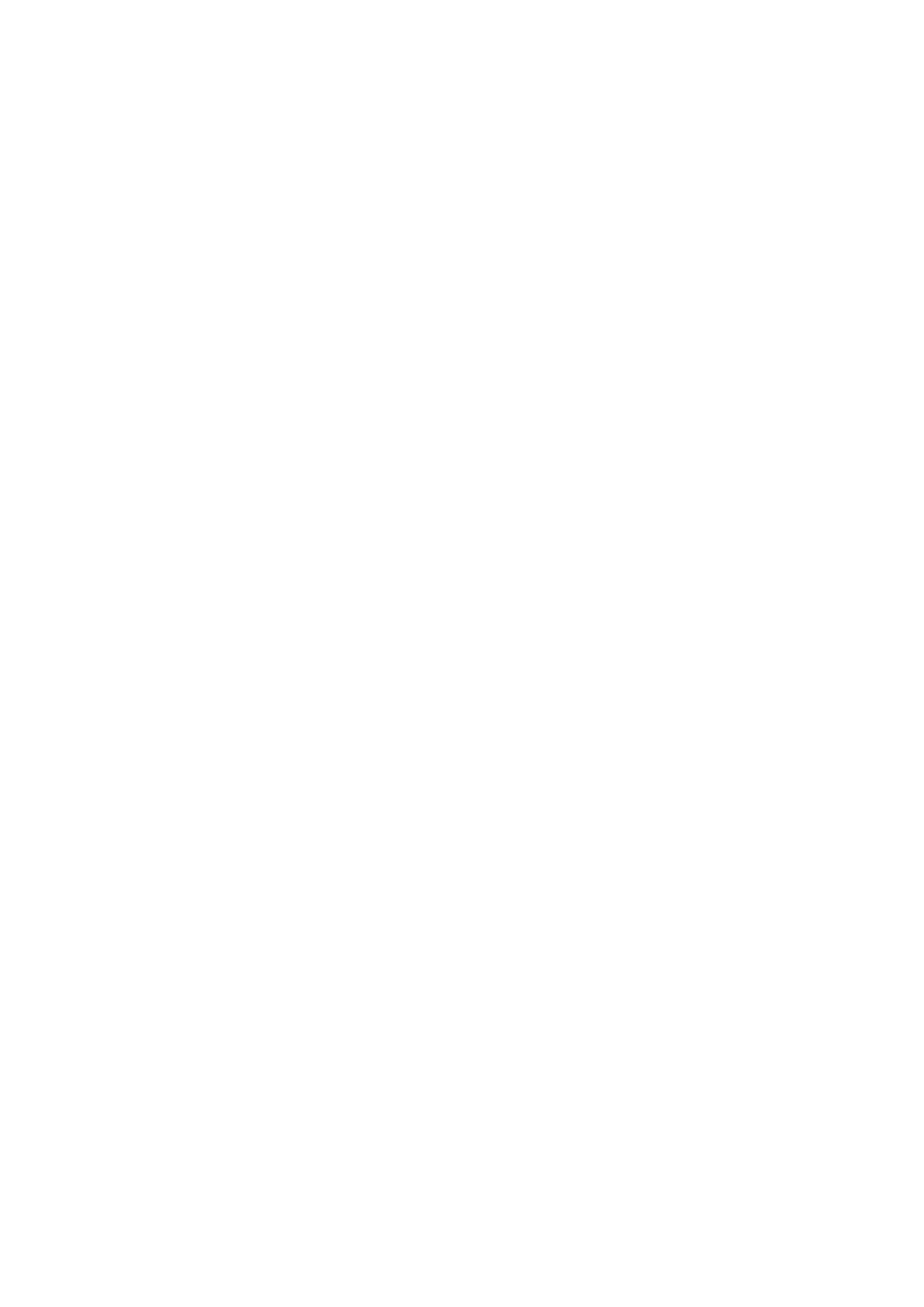| Allergen Advice for WASPS week 1           | Peanus | Tree Nuts | ี่ ซึ่ | Sesame | $s_{0}$ | Gluten     | <b>Mik</b> | Geen       | <b>Mustard</b> | ีเซ็ | $\mathfrak{lo}_\mathfrak{u_{\mathfrak{A}_{\mathfrak{B}_{\mathfrak{B}_{\mathfrak{A}}}}}}$ | Molluscy | Sulphites | הופינו<br>חייבו |
|--------------------------------------------|--------|-----------|--------|--------|---------|------------|------------|------------|----------------|------|------------------------------------------------------------------------------------------|----------|-----------|-----------------|
| * May Contain                              |        |           |        |        |         |            |            |            |                |      |                                                                                          |          |           |                 |
| Pasta sprirals                             |        |           |        |        |         | yes        |            |            |                |      |                                                                                          |          |           |                 |
| Homemade tomato sauce and grated cheese    |        |           |        |        |         | yes<br>yes | yes        | yes<br>yes | yes            |      |                                                                                          |          |           |                 |
| Mediterranean bean wrap                    |        |           |        |        |         |            |            |            |                |      |                                                                                          |          |           |                 |
| Garlic bread                               |        | $\ast$    |        |        | $\ast$  | yes        | $\ast$     |            |                |      |                                                                                          |          |           |                 |
| Jacket potato with cheese                  |        |           |        |        |         |            | yes        |            |                |      |                                                                                          |          |           |                 |
| Tuna Mayonnaise salad with pasta and bread |        |           | yes    |        | yes     | yes        | yes        |            | yes            | yes  |                                                                                          |          |           |                 |
| Tuna Mayonnaise Baguette                   |        |           | yes    |        |         | yes        | yes        |            | yes            | yes  |                                                                                          |          |           |                 |
| Mild Beef chilli con carne                 |        |           |        |        |         |            | yes        |            |                |      |                                                                                          |          |           |                 |
| Mild Veggie chilli con carne               |        |           |        |        | yes     |            | ye s       |            |                |      |                                                                                          |          |           |                 |
| Jacket potato with tuma mayonnaise         |        |           | yes    |        |         |            | yes        |            |                | yes  |                                                                                          |          |           |                 |
| Gravy                                      |        |           |        |        |         |            |            |            |                |      |                                                                                          |          |           |                 |
| Egg Mayonnaise salad with pasta and bread  |        |           | lyes   |        |         | yes        | yes        |            |                |      |                                                                                          |          |           |                 |
| Egg Mayonnaise wrap                        |        |           | yes    |        |         | yes        | yes        |            | yes            |      |                                                                                          |          |           |                 |
| Roast Gammon                               |        |           |        |        |         |            |            |            |                |      |                                                                                          |          |           |                 |
| Cauliflower and Broccoli cheese            |        |           |        |        |         | yes        | yes        |            |                |      |                                                                                          |          |           |                 |
| Hot sausage and bean wrap                  |        |           |        |        |         | yes        | yes        |            | yes            |      |                                                                                          |          |           |                 |
| Cheese salad with pasta and bread          |        |           |        |        |         | yes        | yes        |            |                |      |                                                                                          |          |           |                 |
| Cheese salad wrap                          |        |           |        |        |         | yes        | yes        |            | yes            |      |                                                                                          |          |           |                 |
| Sticky BBQ Chicken                         |        |           |        |        |         |            |            |            |                |      |                                                                                          |          |           |                 |
| Pepper, courgette and lentil Dehl          |        |           |        |        |         |            |            |            |                |      |                                                                                          |          |           |                 |
| Wholemeal rice                             |        |           |        |        |         |            |            |            |                |      |                                                                                          |          |           |                 |
| Ham salad with pasta and bread             |        |           |        |        | yes     | yes        | yes        |            |                |      |                                                                                          |          |           |                 |
| Ham salad Baguette                         |        |           |        |        |         | yes        |            |            |                |      |                                                                                          |          |           |                 |
| <b>Battered Fish Fillets</b>               |        |           |        |        |         | yes        |            |            |                | yes  |                                                                                          |          |           |                 |
| Vegetable Frittata                         |        |           | yes    |        |         |            | yes        |            |                |      |                                                                                          |          |           |                 |
| Cheese Ploughmans and bread                |        |           |        |        |         | yes        | yes        |            |                |      |                                                                                          |          |           |                 |
| Cheese and coleslaw wrap                   |        |           | yes    |        |         | yes        | yes        |            | yes            |      |                                                                                          |          |           |                 |
| Wrap                                       |        |           |        |        |         | yes        |            |            | yes            |      |                                                                                          |          |           |                 |
| Strawberry/Chocolate milkshake             |        |           |        |        |         |            | yes        |            |                |      |                                                                                          |          |           |                 |
| Peach sliced cake                          |        |           | lyes   |        |         | yes        | yes        |            |                |      |                                                                                          |          |           |                 |
| Fruity flapjack                            |        |           |        |        |         | yes        |            |            |                |      |                                                                                          |          |           |                 |
| Chocolate rice crispy cake                 |        |           |        |        |         |            | yes        |            |                |      |                                                                                          |          |           |                 |
| Vanilla ice cream                          |        |           |        |        |         |            | yes        |            |                |      |                                                                                          |          |           |                 |
| Organic yoghurt                            |        |           |        |        |         |            | yes        |            |                |      |                                                                                          |          |           |                 |